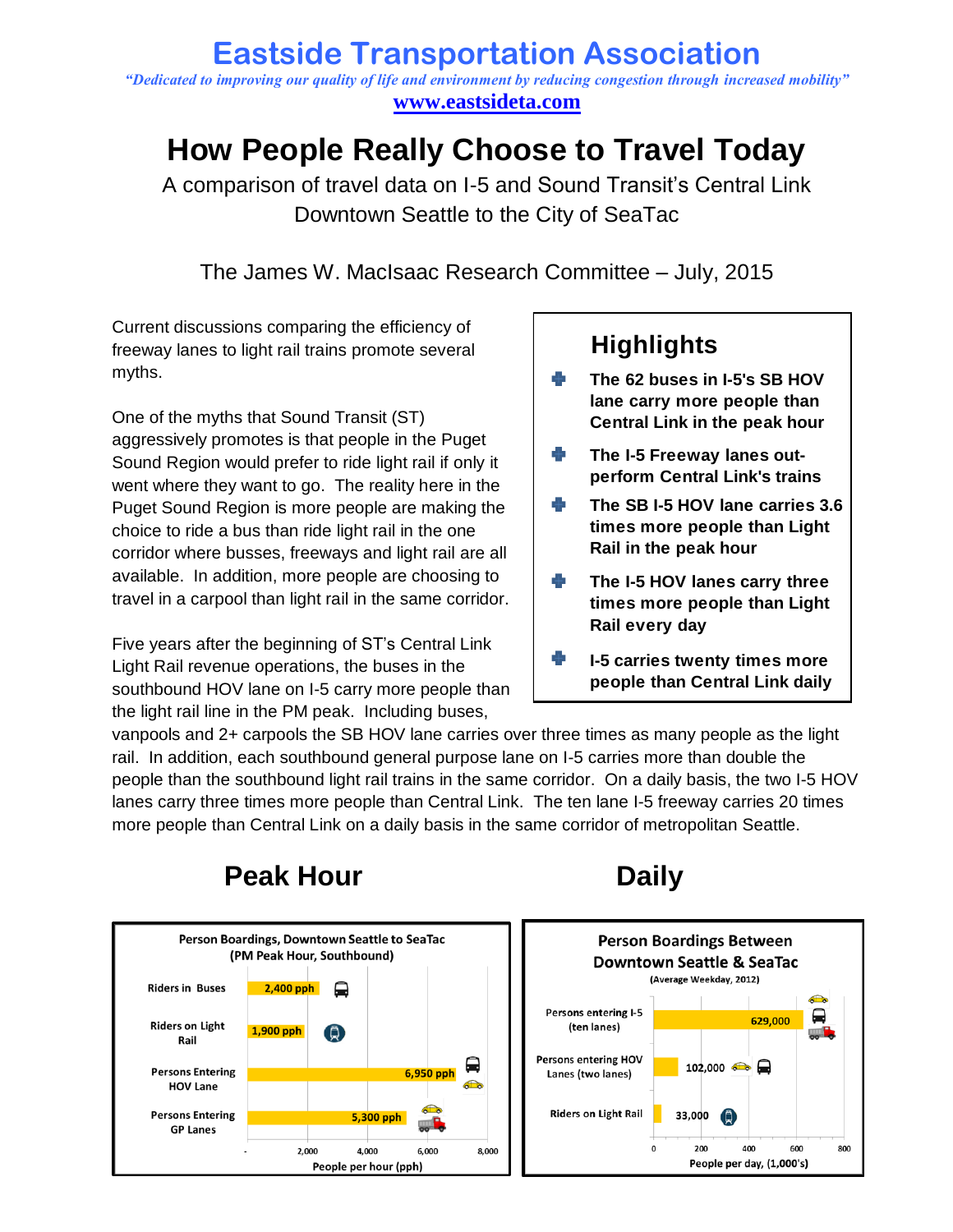## **Peak Hour Ridership** (Table 1)

Sound Transit started ridership operations on Central Link Light Rail in 2009 between Downtown Seattle and the City of SeaTac along the I-5 Freeway corridor. Central Link has five underground stations in Downtown Seattle and serves Rainier Valley and the rest of the corridor with eight stations.

I-5 is a ten lane Interstate Highway in the same corridor with 13 interchanges between Downtown Seattle and S. 188<sup>th</sup> St. in SeaTac. The freeway is operated with one HOV lane and four general purpose lanes in each direction.

ST operates six Regional Express Bus (REX) routes and King County Metro operates eleven bus routes on the I-5 corridor in this segment. Other bus routes serve the area but do not use I-5 and were not included in this analysis. In the PM peak hour 62 buses leave Seattle and travel southbound on at least a portion of I-5.



I-5 and Sound Transit's Central Link, Downtown Seattle to the City of SeaTac

#### **I-5 Boardings**

 $\overline{a}$ 

WSDOT's Ramp & Roadway<sup>1</sup> data provides vehicle volume on the mainline of I-5 and each on- and off-ramp for the PM peak hour and an average weekday for general purpose (GP) lanes and HOV lanes separately.

Tables 1 and 2 summarize the data. The total 'boardings' of vehicles entering I-5 southbound in the PM peak hour between Downtown Seattle and S. 188<sup>th</sup> St. were 2150 vph entering the HOV lane and 18,540 entering the 4 general purpose (GP) lanes on an average weekday<sup>2</sup>. Sixty two PM peak hour buses in the HOV lane were included, operated by King County Metro and Sound Transit. Carpools (2+) and vanpools were distributed between the HOV lane and the GP lanes with the single occupant vehicles (SOV), trucks and other commercial vehicles in the GP lanes.

King County Metro and Sound Transit provided PM peak hour ridership data on the bus routes that use I-5 southbound in the PM peak hour. WSDOT collaborated with the University of Washington's Washington State Transportation Center (TRAC-UW) in 2011 to determine average vehicle occupancy (AVO) factors for vehicles on the regional corridors, including I-5. Separate AVO factors were determined for HOV lanes, GP lanes, buses and vanpools. These data result in **6,953 people entering the HOV lane** and 21,093 people entering the four GP lanes on southbound I-5 in the PM peak hour in 2012. This translates to **5,273 people per lane per hour entering each of the I-5 GP lanes** and 6,953 people entering the HOV lane southbound in the PM peak hour on an average weekday.

<sup>1</sup> The Washington State Department of Transportation (WSDOT) publishes the Ramp & Roadway Traffic Volume Report every two years with the most recent report for 2012, including I-5 from Denny Way near the Washington State Convention Center in Downtown Seattle to S. 188<sup>th</sup> St. in SeaTac.

<sup>&</sup>lt;sup>2</sup> A boarding of the freeway means the vehicle was on the mainline at the beginning point or got on the freeway at one of the onramps in the direction of flow. The vehicles were on the freeway for various lengths of trip depending on where they entered and exited the I-5 corridor. This method of counting vehicles and converting to people allow apples to apples comparisons to the transit industries' 'ridership' data.